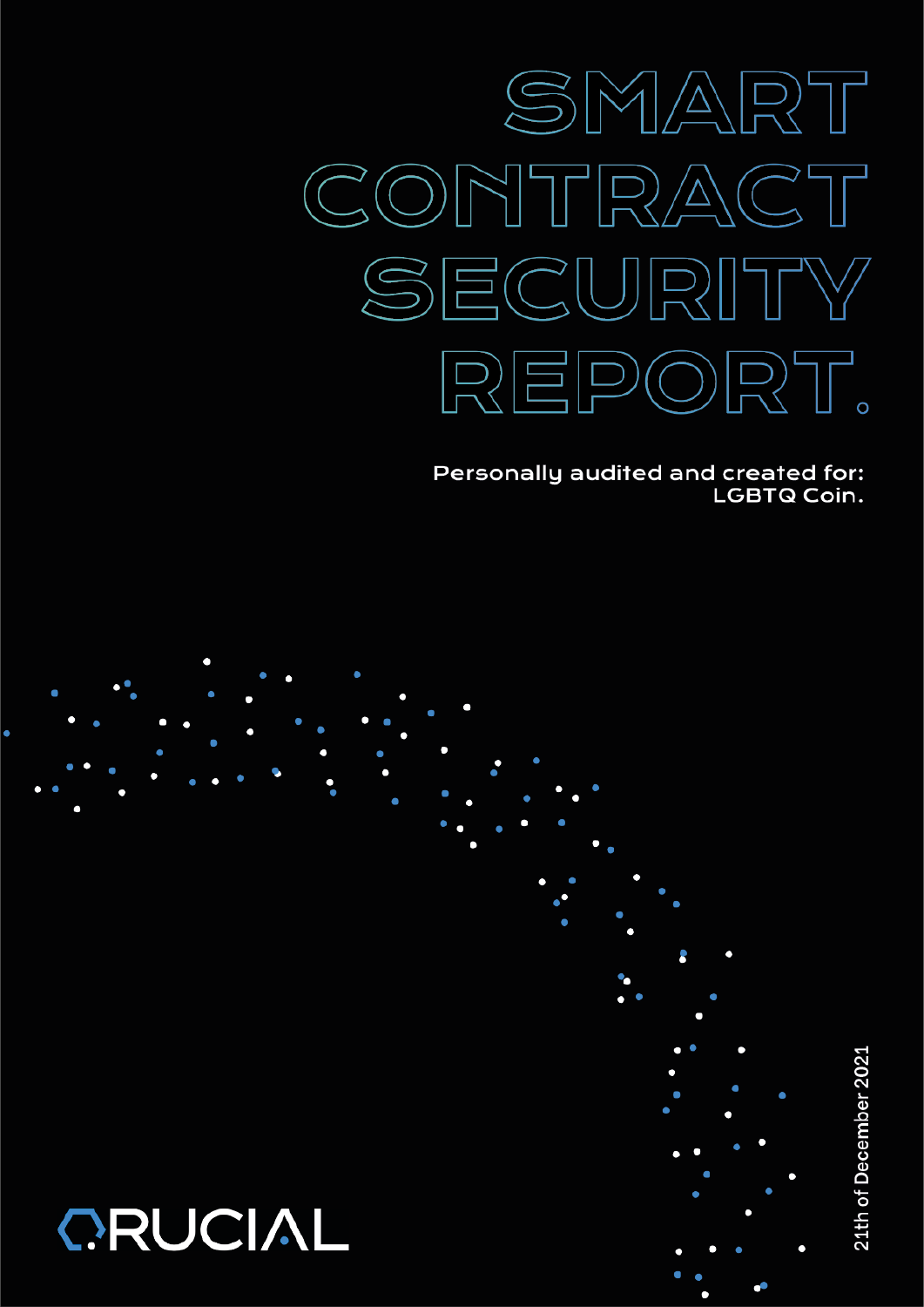# TABLE OF CONTENTS

Introduction

Overview

Project

Audit

Vulnerability

Audit Scope

Risk classifications

Findings

Appendix

Disclaimer

Thank you

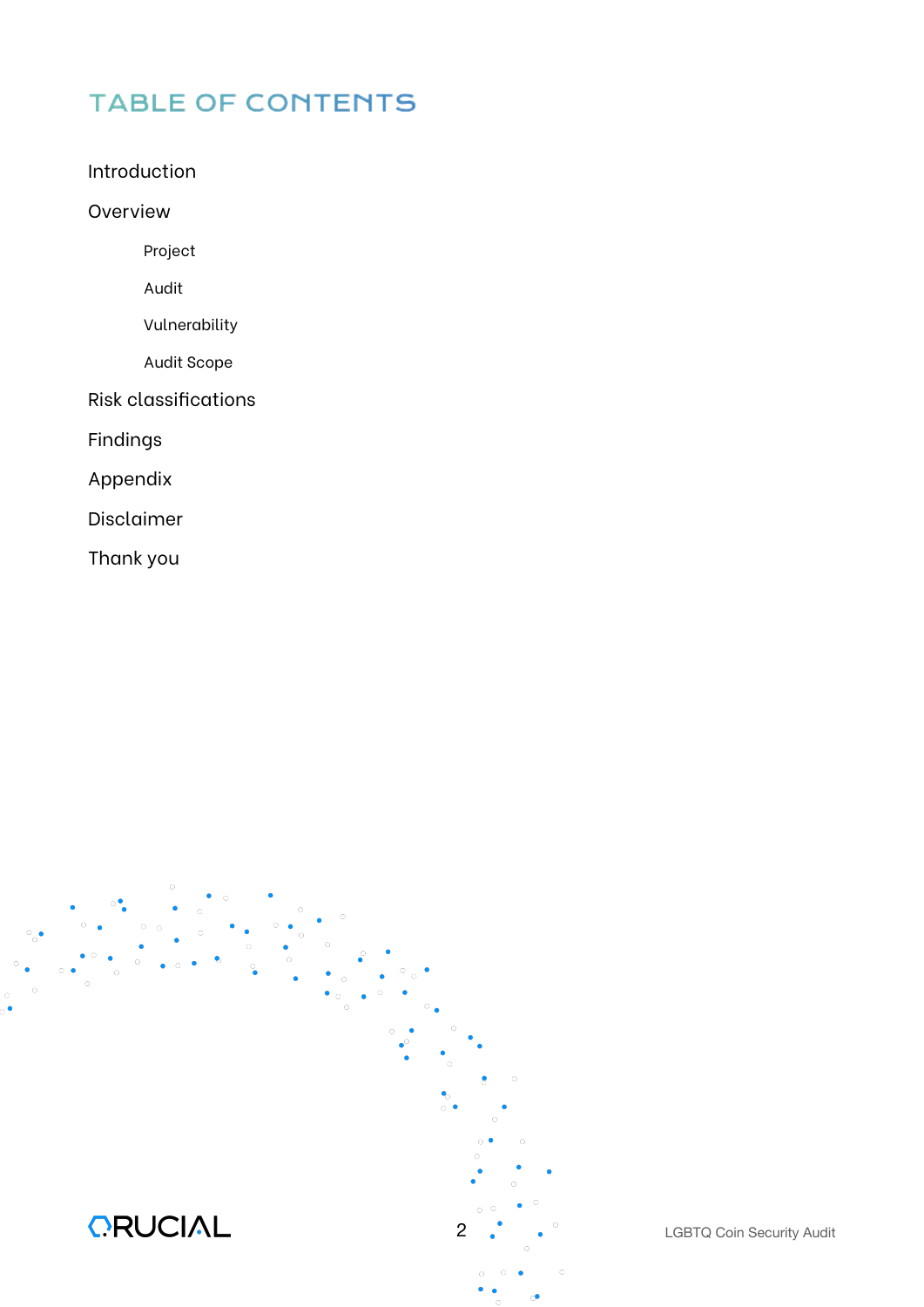# Introduction

This report has been prepared for LGBTQ Coin. An extensive analysis has been performed by manual review, static analysis and symbolic execution.

#### **In our Audits, we focus on the following areas:**

- Analyzing that the smart contract's logic meet the intentions of the client.
- Examining the smart contracts against conventional and unconventional attack vectors
- Verifying the codebase meets the current Industry standard and best practices
- Cross-referencing the Project against the implementation, contract, and structure of similar Industry-leading Projects
- Elaborate line by line manual review of the entire Codebase.

## **The findings of the security evaluation resulted ranged from medium to informational.**

We advise you to address these findings as soon as possible to assure a foremost level of security for your project and community.

- Increase good coding practices for a better structure in the source code
- Increase the number of unit test to cover all possible angles of use cases
- Add more comments per function for readability.

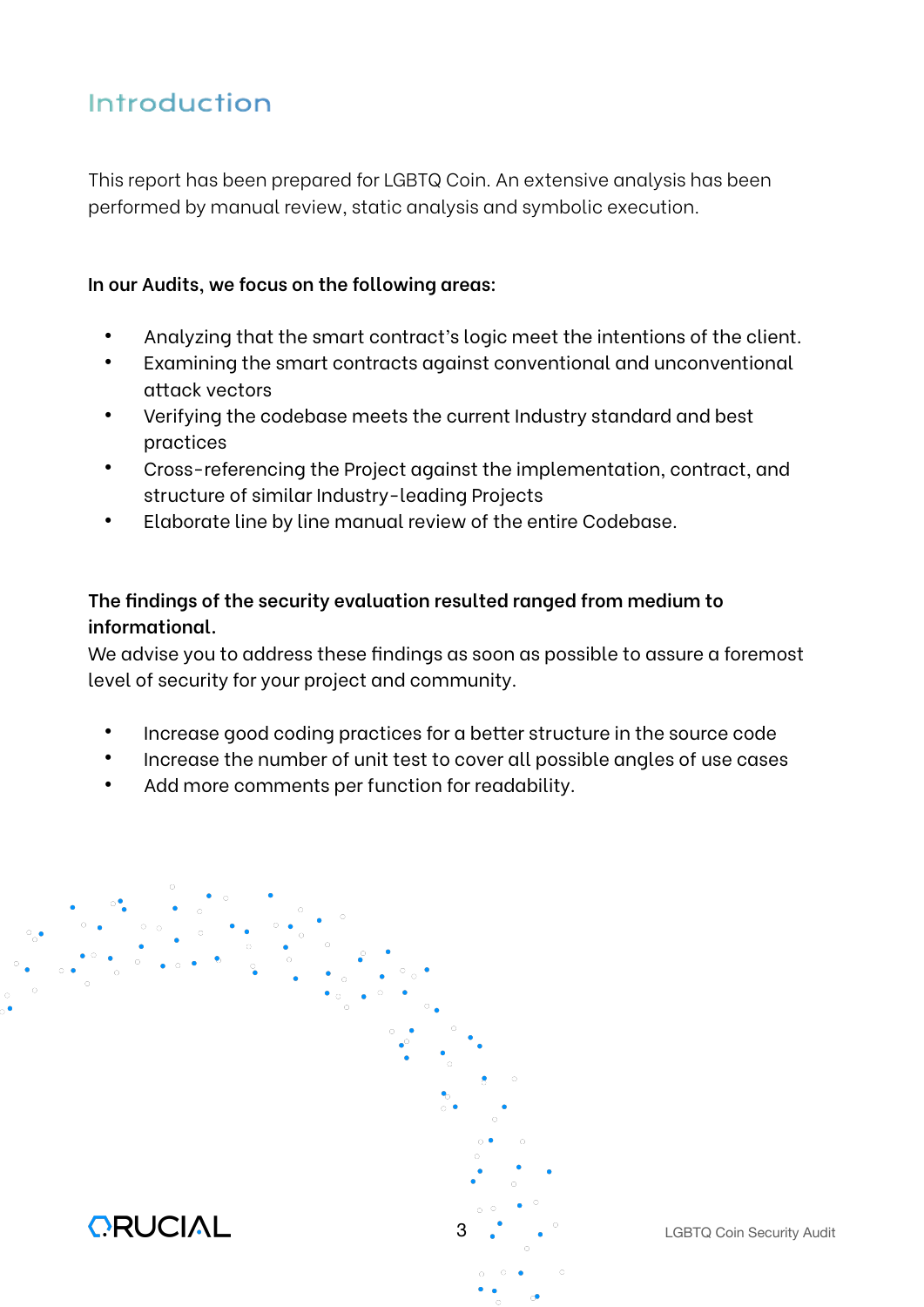## **Overview**

## Project Summary

| Project name | <b>LGBTQ Coin</b>                                                                   |  |
|--------------|-------------------------------------------------------------------------------------|--|
| Platform     | Polygon                                                                             |  |
| Language     | Solidity                                                                            |  |
| Codebase     |                                                                                     |  |
| SHA256 Sum   | lgbtq.sol -<br>716f8305cfc83c1d71c26g4426ece628491387g825d1eb7181788<br>30ce962ea11 |  |

### Audit Summary

International Crypto Trade Ltd. Contacted QRUCIAL OÜ in order to conduct a smart contract security audit for their LBGTQ Token.

The goal of this audit was to uncover potential security vulnerabilities to inspect its general architecture and design of the solidity implementation of the business model, as well as finding bugs which could imperil the software in production. The findings of the initial Audit were sent to the Project's team and the source code is expected to be re-assessed before the live deployment.

QRUCIAL has identified **medium** and **informational** level findings.

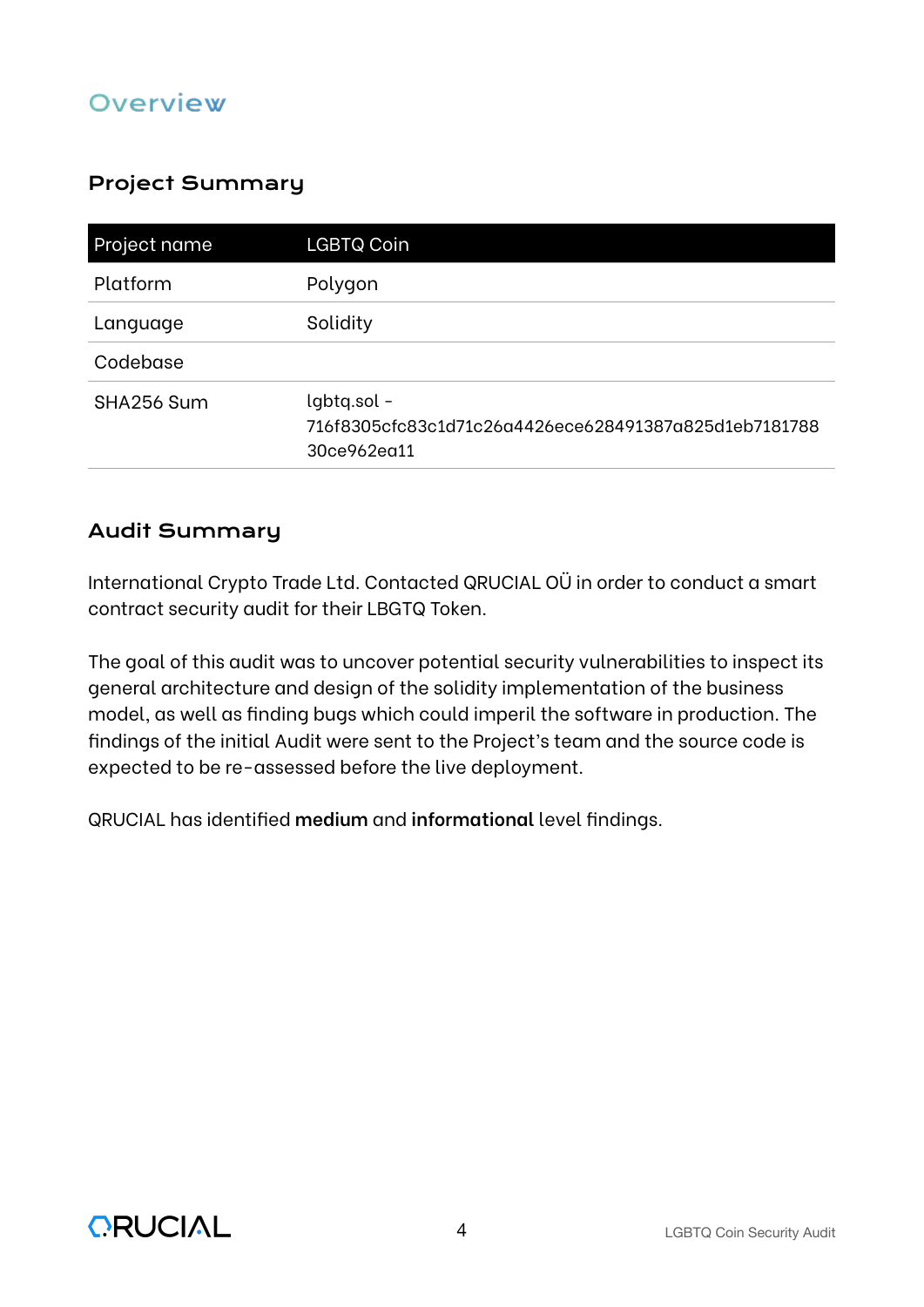## Vulnerability Summary

| Level         | Total | Pending                  | Rejected | Accepted                     | <b>Partially fixed</b> | Fixed                    |
|---------------|-------|--------------------------|----------|------------------------------|------------------------|--------------------------|
| Critical      | 0     | -                        | -        | -                            |                        | $\overline{\phantom{0}}$ |
| High          | 0     | $\overline{\phantom{0}}$ | -        | -                            |                        |                          |
| Medium        |       | $\overline{\phantom{a}}$ | -        |                              |                        | -                        |
| Low           |       | -                        | -        | $\qquad \qquad \blacksquare$ |                        | -                        |
| Informational |       | -                        |          | -                            |                        |                          |

## Scope

| Audited Code:                    | <b>LGBTQ Coin</b> |  |  |  |
|----------------------------------|-------------------|--|--|--|
| <b>Blockchain Explorer Link:</b> |                   |  |  |  |
| Compiler:                        | 0.8.9             |  |  |  |
| Number of files:                 |                   |  |  |  |
| Scope (list of files)            | LGBTQ.sol         |  |  |  |

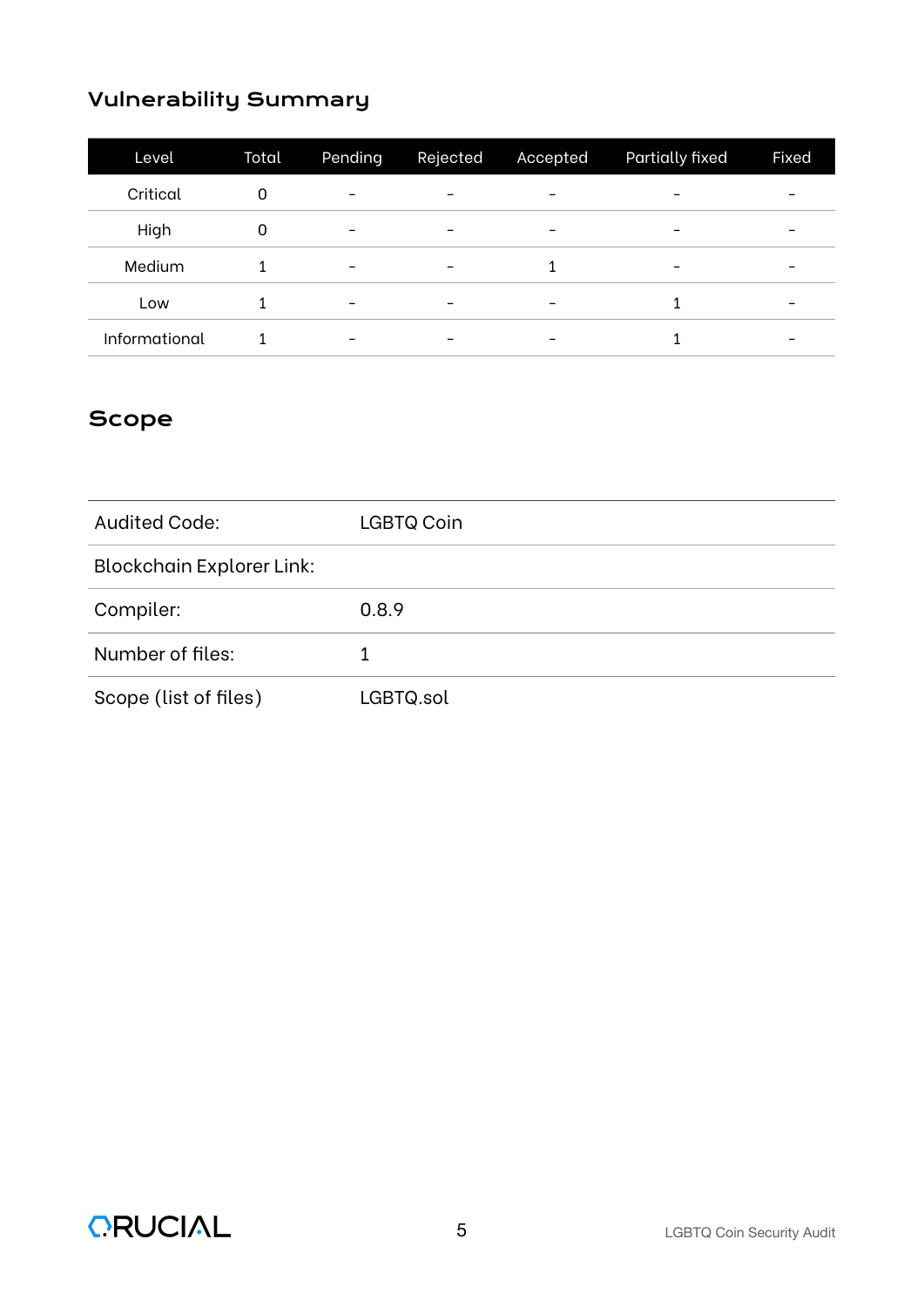# Risk Classifications

#### **Critical:**

Vulnerabilities that can lead to a loss of funds, impairment, or control over the system or its function.

We recommend that findings of this classification are fixed immediately.

#### **High:**

Findings of this classification can impact the flow of logic and can cause direct disruption in the system and the project's organization.

We recommend that issues of this classification are fixed as soon as possible.

#### **Medium:**

Vulnerabilities of this class have impact on the flow of logic, but does not cause any disturbance that would halt the system or organizational continuity. We recommend that findings of this class are fixed nonetheless.

#### **Low:**

Bugs, or vulnerability that have minimal impact and do not pose a significant threat to the project or its users.

We recommend that issues of this class are fixed nonetheless because they increase the attack surface when your project is targeted by malicious actors.

#### **Informational:**

Findings of this class have a negligible risk factor but refer to best practices in syntax, style or general security.

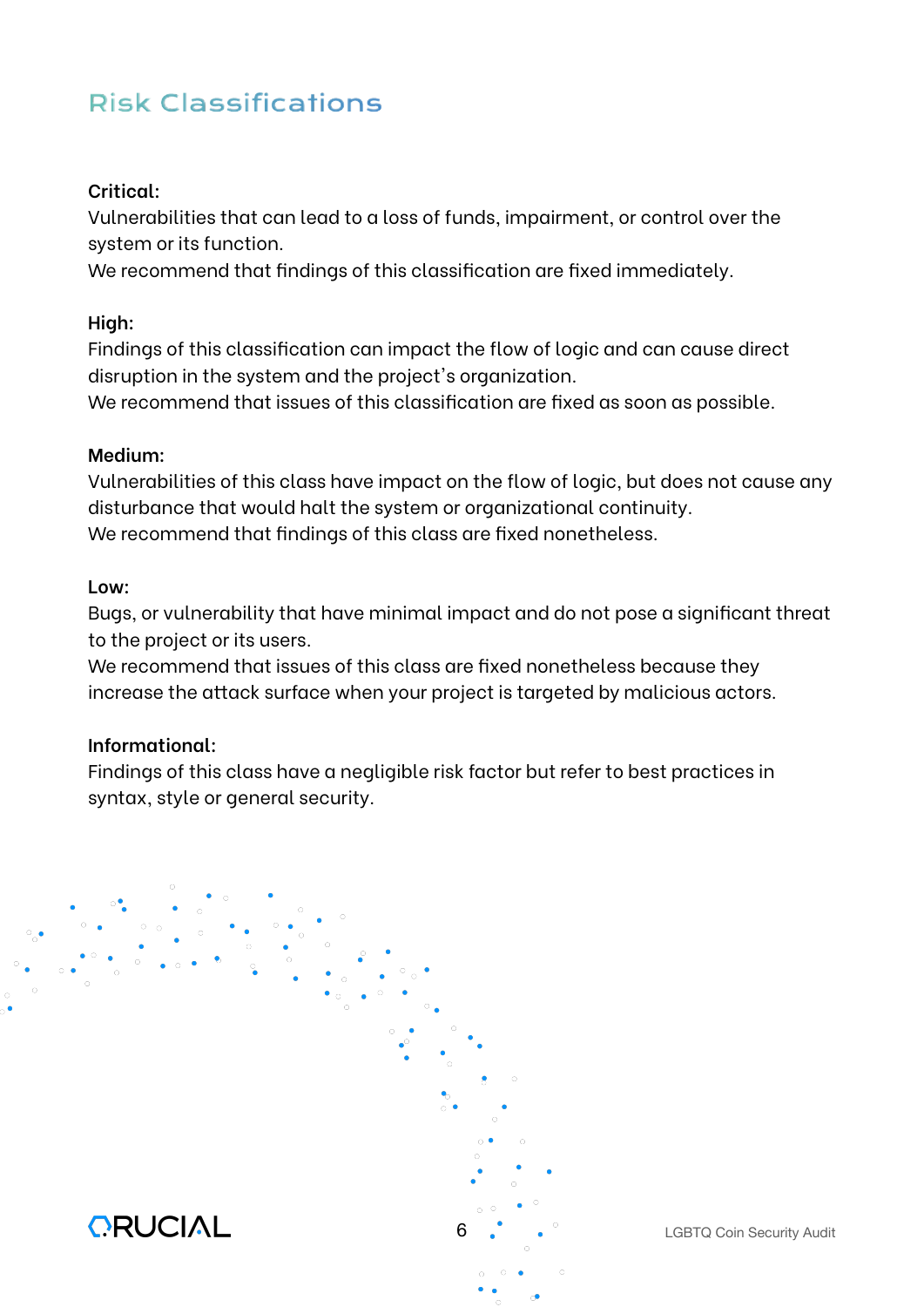## MEDIUM: Lack of decentralization by a single point of failure

#### **Description:**

During the audit, it was found that the project has a single point of failure in the system: the smart contract can be upgraded and changed by a single account.

We consider this issue medium level because a lack of dezentralization opens attack vectors.

#### **Impact:**

In case the account is breached, the project might be taken down as a whole. It can happen through multiple scenarios, for example:

- Physical tampering or theft of the device that stores the private keys
- By human error, losing the device that stores private keys
- System error, eg. ssd/disk failure and lack of usable backup
- Insider threat
- Incident of the device owner and having no possibility to restore the private keys
- Natural disaster
- Phishing

#### **Recommendations:**

Implement a logic that requires multiple signatures to take actions like pausing the whole contract. An example can be threshold ESCDA.

#### **References:**

htt[ps://github.com/Qrucial/Voronoi](https://github.com/Qrucial/Voronoi) Threshold ECDSA: htt[ps://eprint.iacr.org/2019/114.pdf](https://eprint.iacr.org/2019/114.pdf)

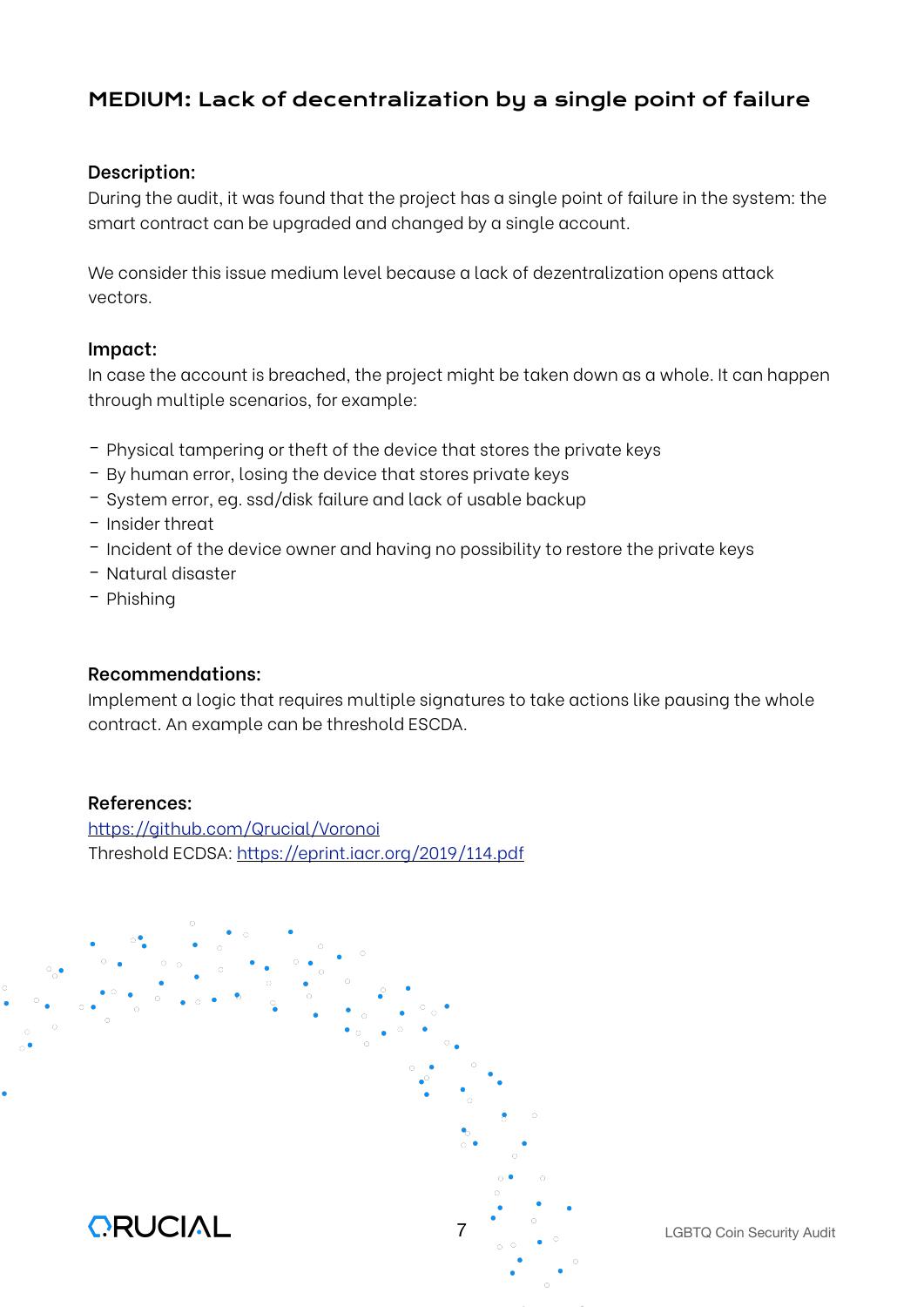#### **Technical Details:**

 function transferWithVesting(address recipient, uint256 amount) external onlyOwner function setCharityAddr(address payable addr) external onlyOwner function setMarketingAddr(address payable addr) external onlyOwner function setTeamAddr(address payable addr) external onlyOwner function jumpShip() external onlyOwner

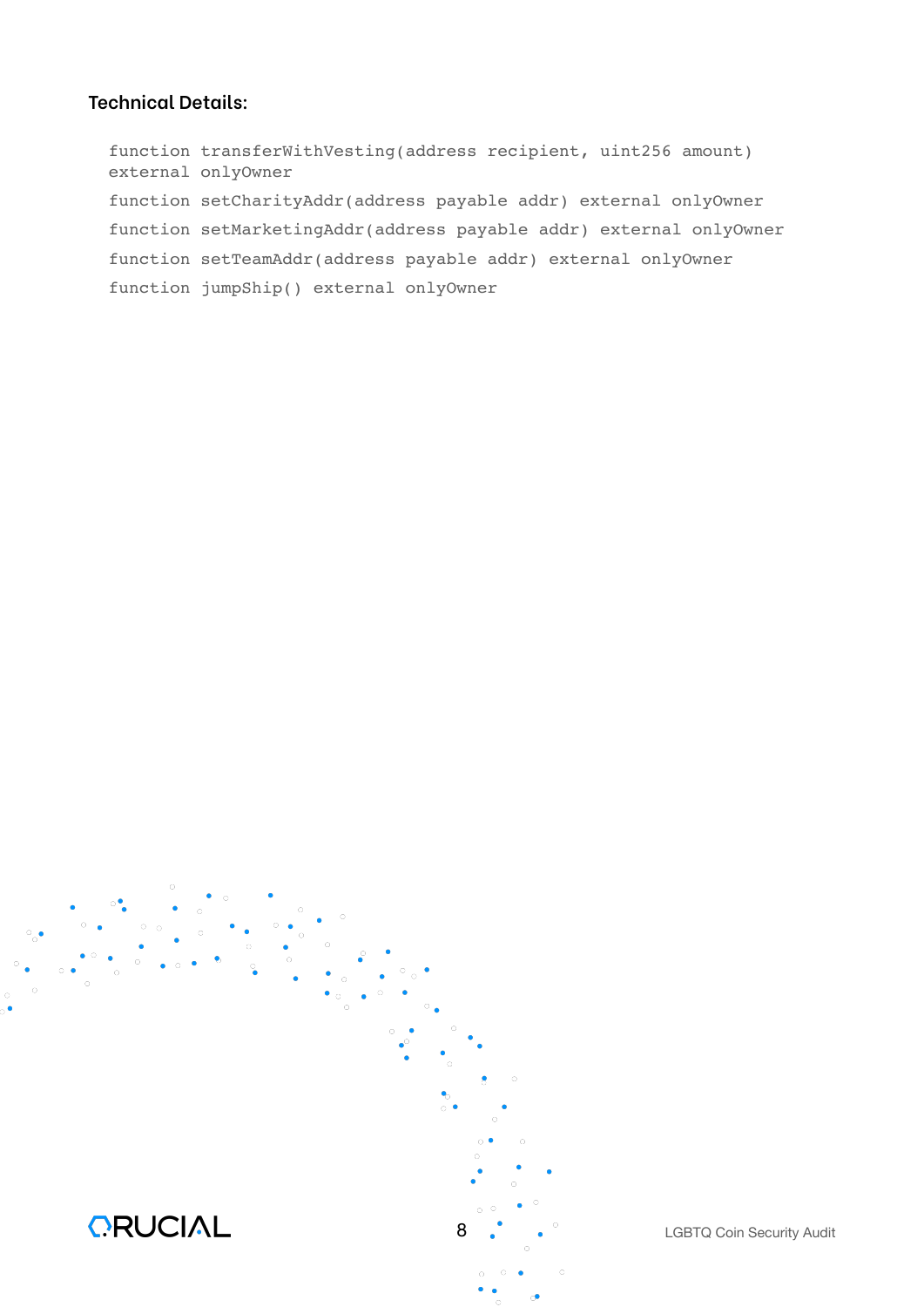## LOW: Optimization - Visibility of functions could be stricter

#### **Description:**

If a function does not require to be called internally, it is possible to save gas costs and improve security by changing their visibility from public to external.

Note also that the previous high vulnerability might be easier to exploit if the visibility of these functions are public and are callable internally.

#### **Impact:**

Function calls will cost less gas (both deploy and call times) and security will be slightly improved.

#### **Recommendations:**

Replace "public" to "external" in all functions listed above.

#### **References:**

htt[ps://ezcook.de/2018/01/29/Gas-Used-by-Public-and-External-Function-in-Solidity/](https://ezcook.de/2018/01/29/Gas-Used-by-Public-and-External-Function-in-Solidity/) htt[ps://ethereum.stackexchange.com/questions/19380/external-vs-public-best](https://ethereum.stackexchange.com/questions/19380/external-vs-public-best-practices)[practices](https://ethereum.stackexchange.com/questions/19380/external-vs-public-best-practices)

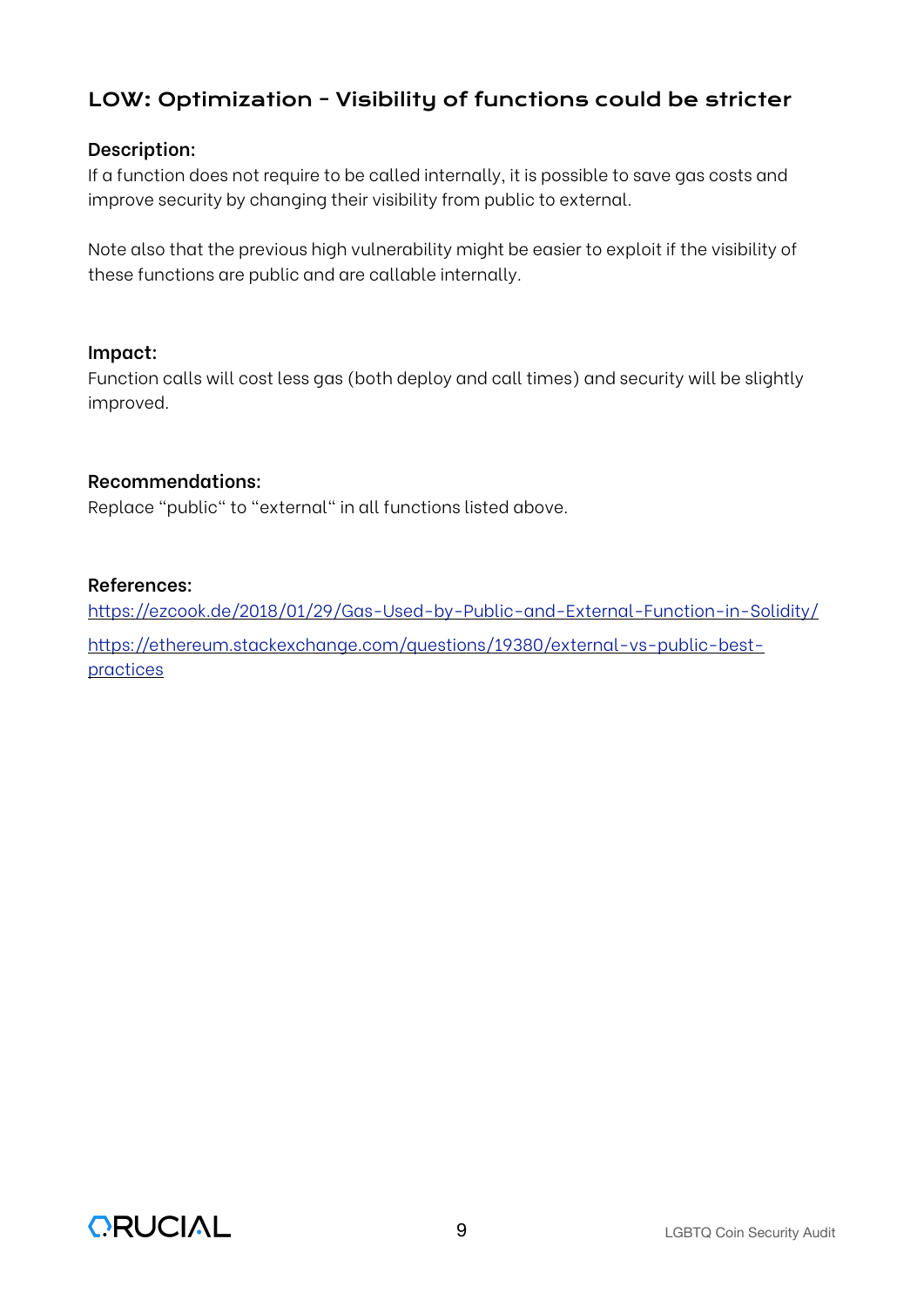#### **Technical Details:**

- Ownable.renounceOwnership() (contracts/access/Ownable.sol#54-56)
- Ownable.transferOwnership(address) (contracts/access/Ownable.sol#62-65)
- ERC777.name() (contracts/token/ERC777/ERC777.sol#81-83)
- ERC777.symbol() (contracts/token/ERC777/ERC777.sol#88-90)
- ERC777.decimals() (contracts/token/ERC777/ERC777.sol#98-100)
- ERC777.granularity() (contracts/token/ERC777/ERC777.sol#107-109)
- ERC777.send(address,uint256,bytes) (contracts/token/ERC777/ERC777.sol#130-136)
- ERC777.burn(uint256,bytes) (contracts/token/ERC777/ERC777.sol#165-167)
- ERC777.authorizeOperator(address) (contracts/token/ERC777/ERC777.sol#182-192)
- ERC777.revokeOperator(address) (contracts/token/ERC777/ERC777.sol#197-207)
- ERC777.defaultOperators() (contracts/token/ERC777/ERC777.sol#212-214)

- ERC777.operatorSend(address,address,uint256,bytes,bytes) (contracts/token/ ERC777/ERC777.sol#221-230)

- ERC777.operatorBurn(address,uint256,bytes,bytes) (contracts/token/ERC777/ ERC777.sol#237-245)

- ERC777.allowance(address,address) (contracts/token/ERC777/ERC777.sol#254-256)
- ERC777.approve(address,uint256) (contracts/token/ERC777/ERC777.sol#263-267)

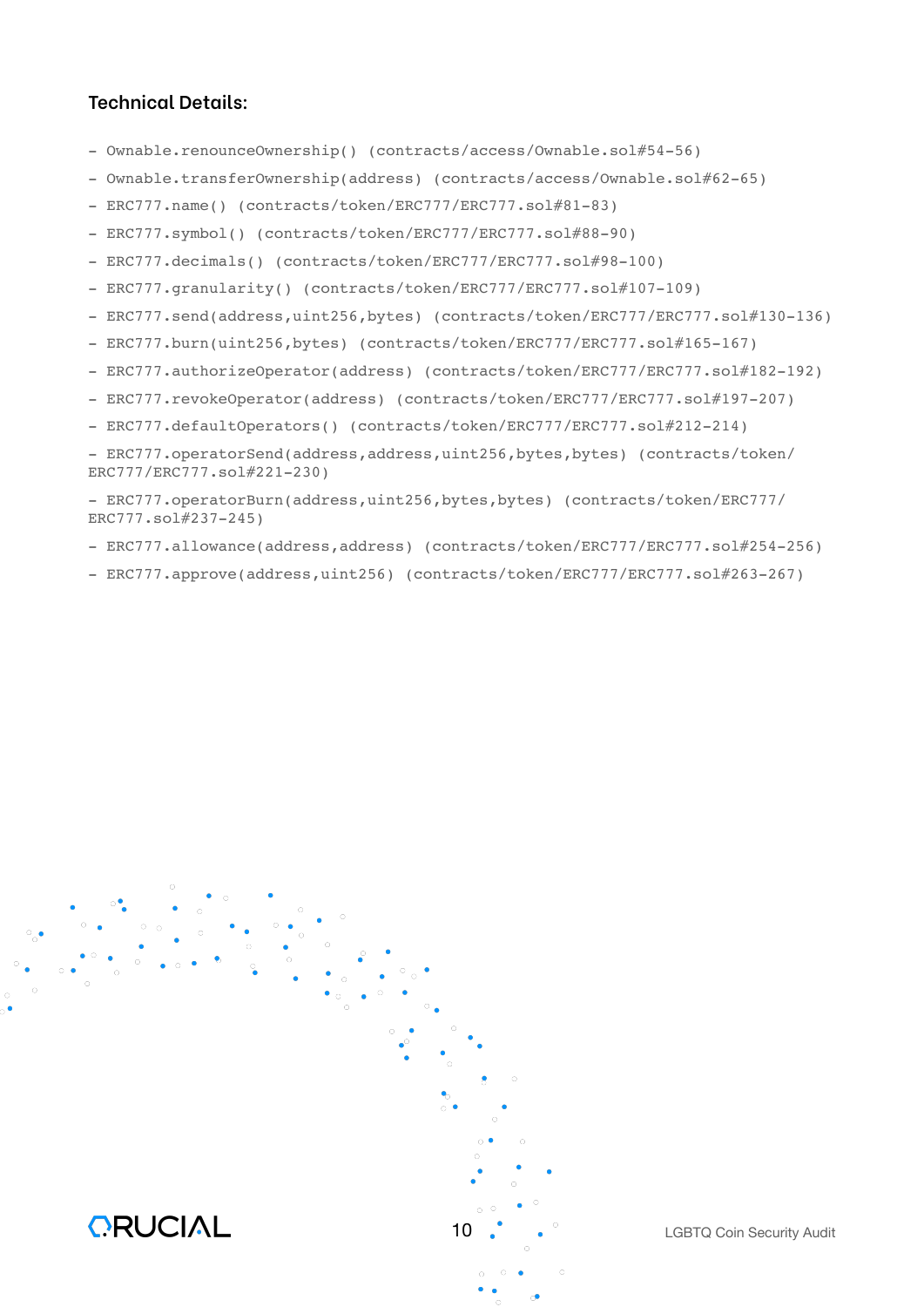# Appendix

## INFORMATIONAL: Assembly and low level calls

#### **Description:**

Using low-level calls and assembly in smart contracts highly increase project complexity and possibilities for error, hence they are be er to be avoided if not required.

#### **Impact:**

Even if not directly a vulnerability, low-level calls might open up the surface for highimpact attacks.

#### **Recommendations:**

Avoid low-level calls whenever possible.

#### **References:**

htt[ps://github.com/crytic/slither/wiki/Detector-Documentation#assembly-usage](https://github.com/crytic/slither/wiki/Detector-Documentation#assembly-usage) htt[ps://docs.soliditylang.org/en/v0.8.9/control-structures.html#error-handling](https://docs.soliditylang.org/en/v0.8.9/control-structures.html#error-handling-assert-require-revert-and-exceptions)[assert-require-revert-and-exceptions](https://docs.soliditylang.org/en/v0.8.9/control-structures.html#error-handling-assert-require-revert-and-exceptions)

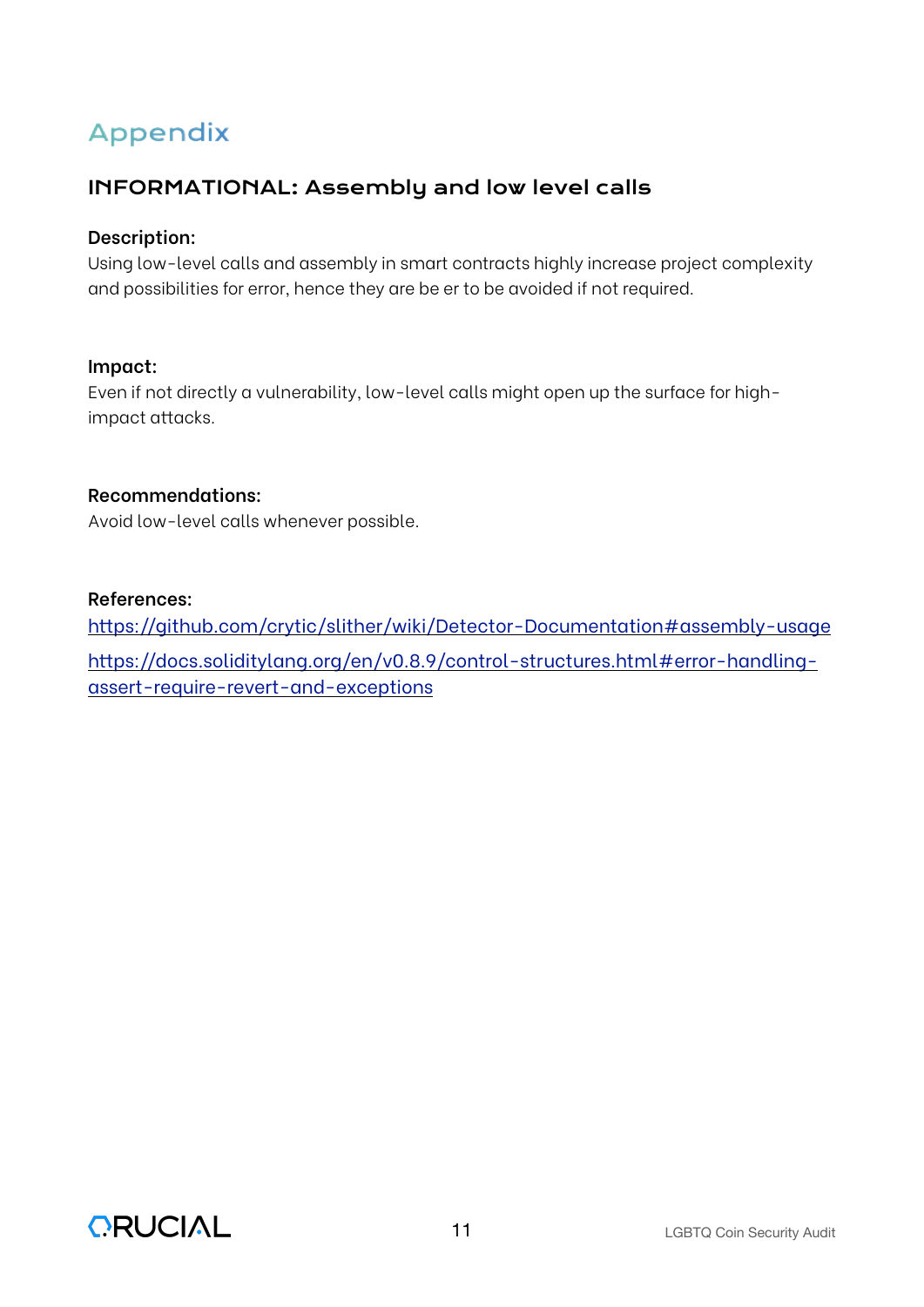#### **Technical Details:**

```
Low level call in LGBTQ.jumpShip() (lgbtq 087.sol#74-78):
- (success,None) = address(msg.sender).call{value: address(this).balance}()
(lgbtq_087.sol#77)
Low level call in Address.sendValue(address,uint256) (contracts/utils/
Address.sol#60-65):
- (success) = recipient.call{value: amount}() (contracts/utils/Address.sol#63)
Low level call in Address.functionCallWithValue(address, bytes, uint256, string)
(contracts/utils/Address.sol#128-139):
- (success,returndata) = target.call{value: value}(data) (contracts/utils/
Address.sol#137)
Low level call in Address.functionStaticCall(address, bytes, string) (contracts/
utils/Address.sol#157-166):
- (success,returndata) = target.staticcall(data) (contracts/utils/
Address.sol#164)
Low level call in Address.functionDelegateCall(address, bytes, string) (contracts/
```
utils/Address.sol#184-193): - (success,returndata) = target.delegatecall(data) (contracts/utils/ Address.sol#191)

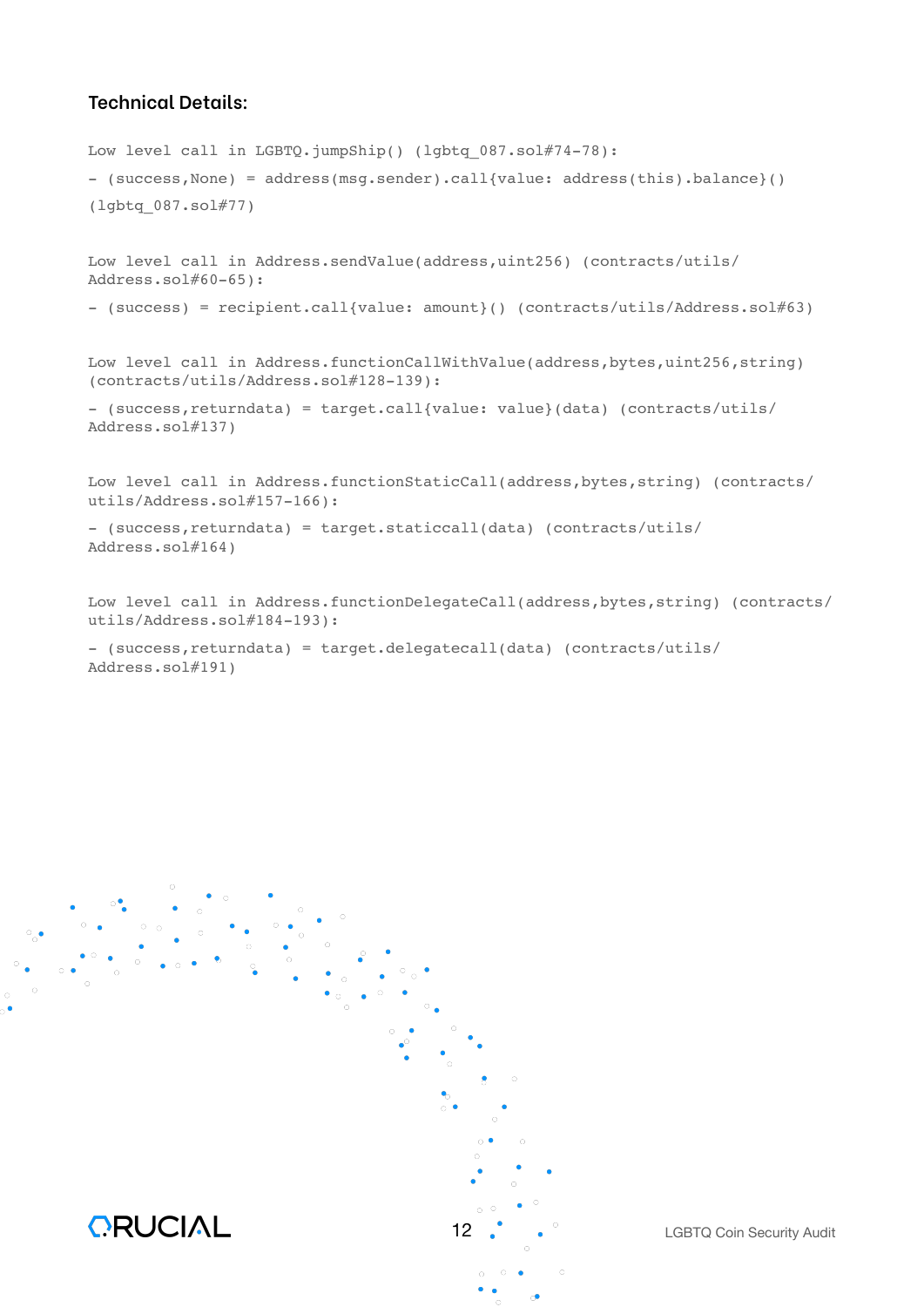# DISCLAIMER

This report is fixed to the scope and subject to terms and conditions of the service agreement provided to the customer. This report must not be referred, transmitted or disclosed to a third party without QRUCIAL's prior written consent.

This report is not an endorsement disapproval of a team, a product, a service, a company, or an individual. This report should not be considered as financial advice and does not indicate any financial or economic value in an asset, an asset class a product or service. This report is not to be seen as an indication of the legal compliance regarding of a project an asset, an asset class or a business model.

This report does not provide the guarantee, that a project is without bugs, errors vulnerabilities or code that is harmful to machines, software, or data. This report is also no indication of the validity of any business model or technology. Each individual organization is responsible to do their own due diligence or security assessment. This report is not to be seen as a guarantee of the functionality of a technology or its security. The use of access or information in this audit is used on the risk of the reader or user of this document.

This report holds no guarantee that the given information meets requirements of any kind, is compatible with applications, any software or systems. It is also not guaranteed that this audit is free of errors or harmful code or will cause interruptions of any software or systems. We do not give any guarantee of accuracy, reliability, or correctness of the information given in this audit. All third-party material provided to the client may be subject to the terms and conditions of third parties. All thirdparty material provided is provided without the guarantee of correctness. No thirdparty has the right to use the trademark QRUCIAL, its products or services as a reference or endorsement of its own products or services without prior written

consent.

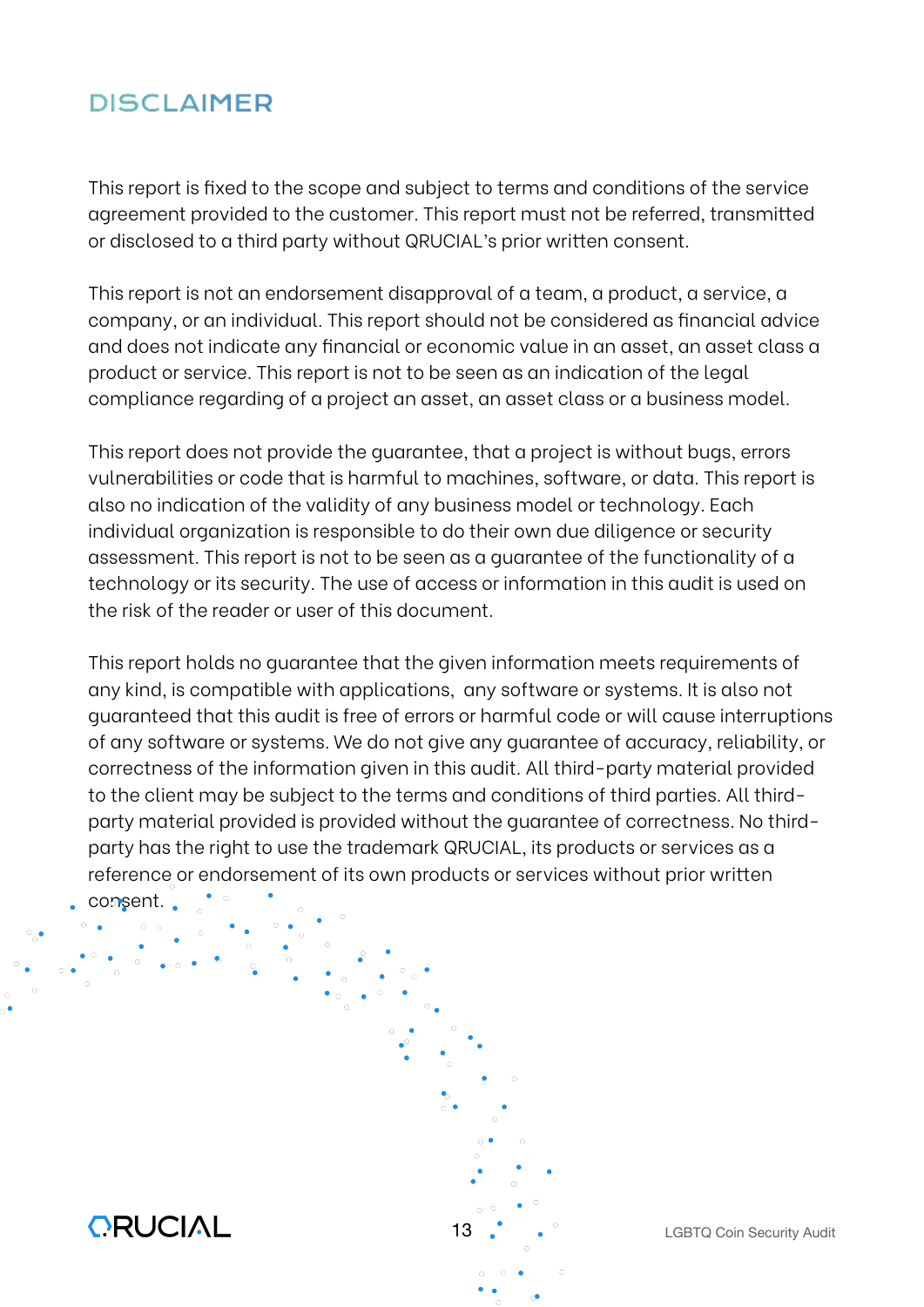# THANI VOU.

Our team gave their full commitment to craft this audit with precision and focus on details with the goal to support you improving your work.

With this audit we want to provide you a guidance to make your project more secure and for presenting your community a product they can trust in.

We make security our priority, so you don't have to.